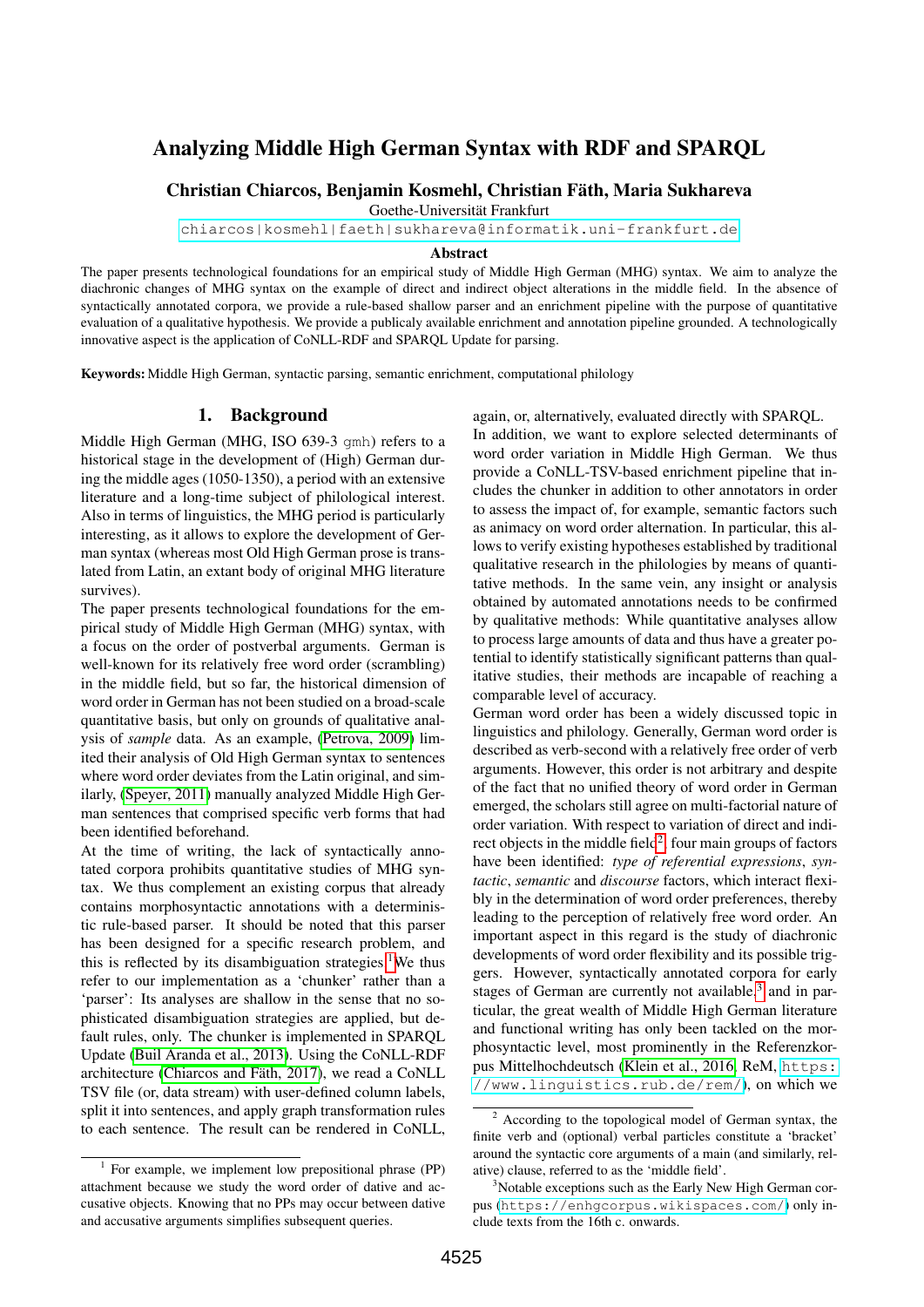also rely.

# 2. Addressing MHG word order

This paper aims to facilitate the development of quantitative methods for the study of diachronic order variation in the Middle High German (MHG) middle field in order to complement established qualitative methods. Empirical qualitative methods have long been one of the core strategies of humanities research. Such methods involve an indepth thorough study of small amount of data associated with a certain phenomenon and the scholar induces conclusions about the phenomenon based on the made observations. Qualitative methods are time-consuming and require manual work, thus, it is impossible to apply them to large amount of data. Therefore, it can be argued that the made observations lack statistical significance.

As opposed to qualitative methods, quantitative methods can be applied to analyze large amount of data. While quantitative methods lack scrupulousness that is inherent to qualitative methods, they can provide statistically significant evidence to support or reject the qualitative hypothesis. Applying qualitative methods to historical languages has only recently become possible after multiple digitized historical corpora were released. However, the study of scrambling in the MHG middle field is impossible using morphosyntactically annotated corpora alone, therefore we describe the enrichment of the existing ReM annotations with a rule-based chunker.

# 2.1. Topological fields and word order flexibility

The theory of topological fields models a German sentence by splitting it into three major coherent chunks: prefield, middle field and postfield. The field delimiters ('brackets'), are defined by the position of (different parts of) the predicate: With a compound predicate in a main clause, the finite verb (or auxiliary) represents the left bracket (LB), and the non-finite part (verbal particle, infinite verbs) represents the right bracket (RB) of the middle field. Example [\(1.](#page-1-0)a,b) illustrates middle field construction in modern German.

<span id="page-1-0"></span>(1)

| $\mathbf{a}$ . | Peter                        | hat    | das Buch           |
|----------------|------------------------------|--------|--------------------|
|                | Peter                        | has.LB | the book.ACC       |
|                | dem Freund<br>the friend.DAT |        | gegeben<br>gave.RB |
| h.             | Peter                        | hat    | dem Freund         |
|                | Peter                        | has.LB | the friend.DAT     |
| das Buch       |                              |        | gegeben            |
| the book.ACC   |                              |        | gave.RB            |
|                |                              |        |                    |

"Peter has given the book to the friend"

c. *si* she.NOM showed.LB the king.DAT the coat.ACC *zeigete dem kuninge ¨ den mandel*

"she showed the coat to the king"

In (1.a), the middle field brackets are formed by the auxiliary verb and the present participle which enclose the direct object (DO) and indirect object (IO) of the verb. Similarly, other types of compound predicates such as phrasal verbs, compound nominal and adjective predicates etc. can serve as middle field brackets.

The middle field in German would include all the nonclausal verbal arguments and adjuncts as well as all the nonclausal arguments and adjuncts of the elements in the middle field. The clausal arguments and adjuncts are placed in the postfield. While the German language has constraints on the placement of the topological field, the word order within the fields is relatively free. As shown in (1.a,b), direct object can precede or succeed the indirect object without affecting the meaning.

According to [\(Paul, 1918\)](#page-9-2) the theory of a topological fields model can be applied to the analysis of Middle High German sentences as well, within certain limitations. An example taken directly form the ReM corpus is shown in (1.c) which will be used further on. It should be noted that in this example there is no right bracket as it is regarded as optional both in modern German as well as in Middle High German.

Traditionally, it is assumed that this level of word order flexibility (scrambling in the middle field) is a relatively archaic feature of German, and that only the relatively recent loss of morphological case contributed to its disappearance in English. By analogy, one would assume that word order flexbility in German either remained stable since its separation from Old English, or that it decreased since then (as case morphology was simplified since Old High German). However, [\(Speyer, 2011\)](#page-9-1) reported an unexpected *increase* of word order flexibility for direct and indirect NP arguments since the middle ages. While the numbers he reported were not statistically significant, this is an observation that calls for verification. Speyer employed a datadriven, but qualitative methodology: Using a list of ditransitive verbs, he extracted attestations of these verbs from prose texts and manually analyzed the structure of the sentences that these verbs occurred in. In order to achieve statistically significant numbers, in order to identify factors that contribute to reordering preferences, but also in order to identify factors that may possibly have been confounded with Speyer's classification, we develop a rulebased shallow parser for Middle High German topological fields, building on a morphosyntactically annotated corpus.

# 2.2. Reference corpus Middle High German (ReM)

The ReM corpus used in the context of this paper was first published in December 2016 and consists of roughly 2.5 million tokens. It includes about 397 texts and text fragments of various genres (e.g. administrative texts, prose, poems, letters etc.) and covers several dialects of MHG. The corpus is annotated with MHG lemmata. For lemmata annotations the authors relied on the Lexer dictionary [\(Lexer, 1872 1878\)](#page-8-3). The corpus also has morphological (gender, case etc.) and morphosyntactic annotations, i.e. Parts-Of-Speech (POS) tags. The morphosyntactic annotations are done in accordance with HiTS tagset [\(Dipper et](#page-8-4)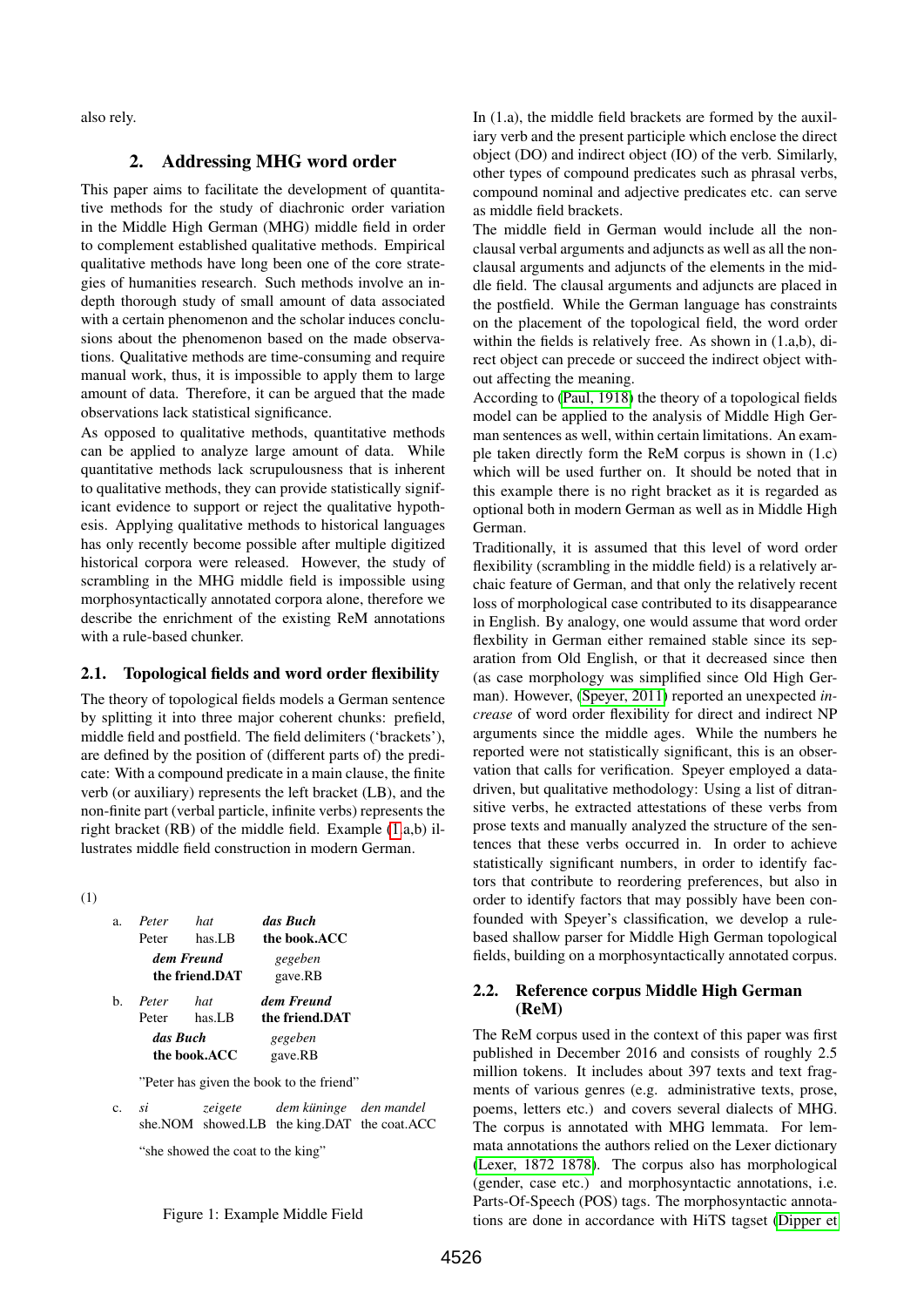[al., 2013\)](#page-8-4) which was developed on the basis STTS tagset [\(Schiller et al., 1999\)](#page-9-3) and adjusted towards the diachronic periods of German.

The ReM corpus does not provide annotations for topological fields nor syntactic arguments, but their respective building stones in parts-of-speech, morphosyntactic features and clause separators. We thus take these as a basis for our chunker, guided by grammars of Middle High German, native competence on (Modern) German and the expertise of language experts.

# 2.3. RDF-based parsing of topological fields

On a technical level, chunking is implemented as a rulebased graph transformation. Building on recent developments at the intersection of NLP and the Semantic Web community, we employ the recently proposed CoNLL-RDF framework (Chiarcos and Fäth, 2017).<sup>[4](#page-2-0)</sup> CoNLL-RDF provides an isomorphic reconstruction of CoNLL data structures in RDF, and enables the application of SPARQL Update for the flexible querying and transformation of this data. The updated CoNLL-RDF data can then be accessed via a SPARQL end point or transformed back into a CoNLL format, fed into an RDF triple store or visualized in a compact, human-readable fashion. In a mode operating sentence-by-sentence, this also allows manipulations on data streams. Supported are all tab-separatedvalue (TSV) corpus formats following the one-word-perline (OWPL) principle, with configurable labels and order of columns. This includes CoNLL-U, CoNLL-X, all other CoNLL TSV dialects, the CWB format, the Sketch Engine format, etc. Using Semantic Web formalisms allows us to develop a modular and slim architecture with highly reusable and portable components (SPARQL) embedded in a thriving technological ecosystem that provides a rich offthe-shelf technology stack that can subsequently be applied to the data.

CoNLL-RDF employs RDF (multi-)graphs, for which various serializations exist. In the following, we use Turtle [\(Beckett et al., 2014\)](#page-8-5) which fundamentally builds on the notion of triples, i.e., the segmentation of a graph into pairs of nodes and their connecting edge: a subject URI ('node'), a property (relation, 'edge') URI, and an object URI (or value). Triples are separated by (.). Abbreviations include the prefix notation for URIs as well as the use of triple separators that allow to skip (keep) the subject  $(j)$  or subject and property (,). RDF data can be queried with SPARQL [\(Buil Aranda et al., 2013\)](#page-8-0) which extends Turtle with query and update operators (SELECT, INSERT, DELETE), the introduction of variables (marked by ?), filters, etc. As data representation and query language are closely tied to each other, it is relatively easy to develop parsing rules for existing data samples.

The chunking rules are applied deterministically and create structures in a bottom-up fashion, identifying NPs, PPs, verbal chunks, topological fields, clauses, and clausal juncture, respectively. As the resulting parse contains nonterminal nodes, we also provide a transformation of those nodes into newly established CoNLL "words". This functional-

<span id="page-2-1"></span>

Figure 2: Enrichment pipeline

ity is useful for *visualizing parses* on grounds of an existing visualization for dependency syntax. For operating and querying parse trees, however, we recommend to operate diretly on the RDF, as this allows to address elements and paths directly with SPARQL without creating artificial 'word's and without compressing its information into a less interpretable string representation (such as the original rendering of PTB syntax since CoNLL 2005).

# 3. Annotation pipeline

This pipeline processes the files of the ReM corpus stepby-step from the raw data to a linguistically structured and annotated RDF format that can be easily queried. We ground our pipeline in the wide-used CoNLL format(s), i.e., as tab-separated values with one word per line, annotations separated by tabulators, and sentences separated by empty lines. We consider this a minimal and portable setting, as CoNLL is a relatively minimalistic and wellunderstood annotation format, but also, it can be easily customized for novel applications (by adding or dropping columns) and remains processable by both low-level shell commands and specialized tools. We provide an implementation of the pipeline as a simple Bash script which components are sketched out in Fig. [2.](#page-2-1) The code of the pipeline and its modules are available from [https://github.](https://github.com/acoli-repo/germhist) [com/acoli-repo/germhist](https://github.com/acoli-repo/germhist) under the Apache 2.0 license. An experimental UiMA implementation has been developed in addition but is currently not included in the release.

# 3.1. Corpus preprocessing

The ReM corpus is available in several formats, including CorA-XML (Bollmann et al.,  $2014$ ).<sup>[5](#page-2-2)</sup> We convert CorA-

<span id="page-2-0"></span><sup>4</sup><https://github.com/acoli-repo/conll-rdf>

<span id="page-2-2"></span><sup>5</sup>[https://cora.readthedocs.io/en/latest/](https://cora.readthedocs.io/en/latest/coraxml/) [coraxml/](https://cora.readthedocs.io/en/latest/coraxml/)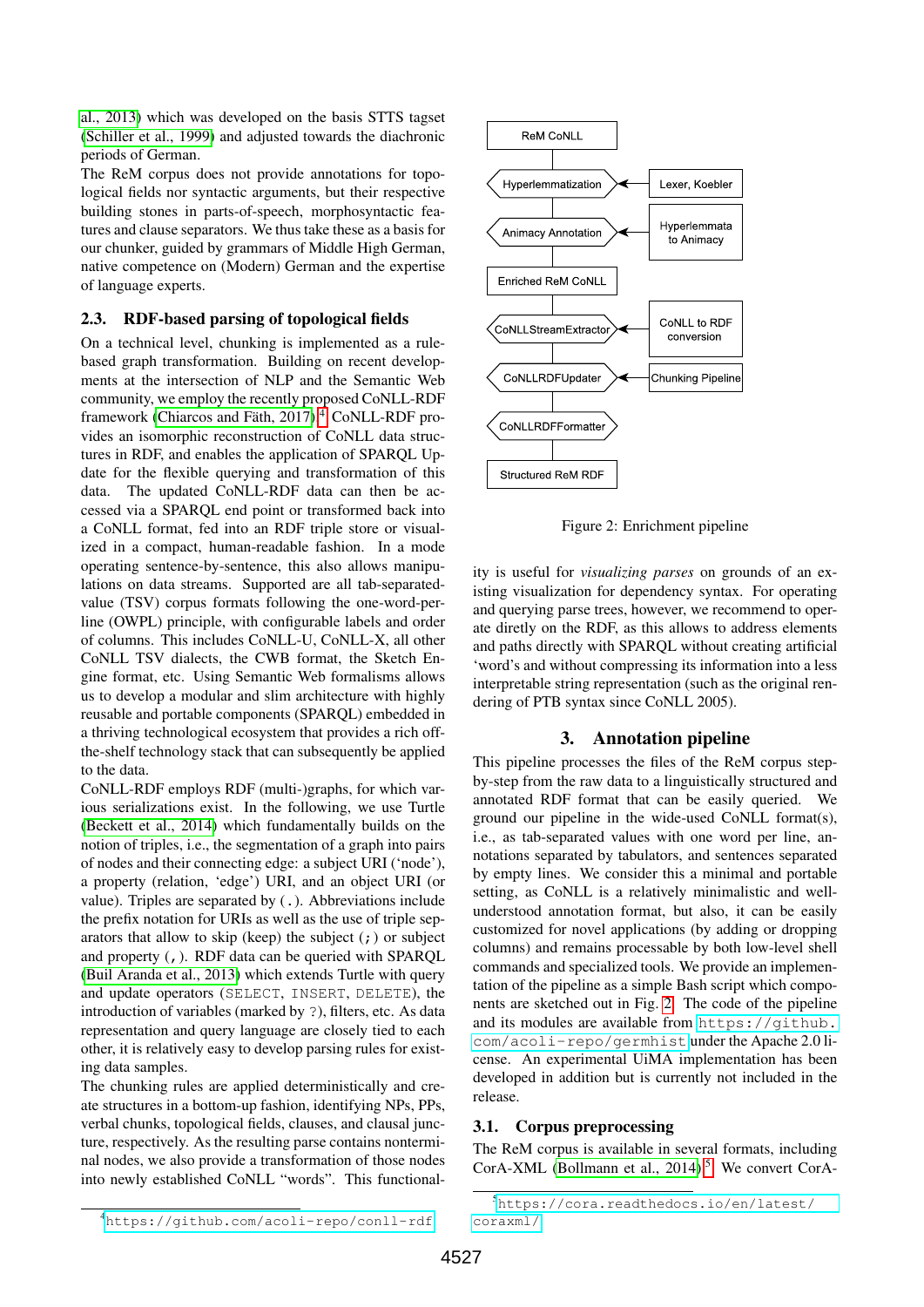XML files into CoNLL with a focus on subsequent syntactic analysis: As such, we use the canonical ('modernized') version of a word as the value for the token [\(Klein](#page-8-7) [and Dipper, 2016\)](#page-8-7) instead of the original orthographical value. Additionally a number of other token-level features are pruned, as well. This includes, for example, morphological information such as the inflectional class. The resulting CoNLL files contain one token per line with the following columns: ID (token id), WORD (the canonical form of the written word), LEMMA, POS (parts-of-speech annotation), INFL (morphosyntactic features) and BOUNDARY (the clausal or sentence boundary marking). In accordance with the original annotation, sentences are separated by an empty line.

#### 3.2. Enriching with hyperlemmas

Using CoNLL formats with user-defined column labels, it is possible to add novel components into the pipeline. At the moment, we support two types of enrichment modules, hyperlemmatization and animacy annotation.

By hyperlemmatization (or, more precisely, hyperlemmatization/translation), we mean to assign a historical word its modern counterpart. Ideally, this is a word that corresponds to the historical original both in meaning and etymology. However, depending on the strategy employed by the respective module, this may also be a translation, if a corresponding word cannot be found or if its meaning has changed.

We support two types of hyperlemmatization strategies: A wordlist-based approach and a transliteration-based approach. The wordlist-based approach is extensible to dictionaries, and thus capable to produce translations rather than hyperlemmas, it is, however, limited in coverage. The hyperlemmatization module thus uses its word list to train an internal transliterator, which is applied only if the lookup failed. Within the pipeline, the hyperlemmatizer is called several times for several word lists. We compiled the initial word list from [Lexer \(1872 1878\)](#page-8-3), a 19<sup>th</sup>-century dictionary, by returning the head word together with the Levenshteinclosest word per gloss. However, this approach gave imprecise results: Frequently, glosses circumscribe a word rather than to provide its German equivalent. For multiword glosses, we thus added a similarity threshold for extraction. Moreover, we found that many glosses are in Latin rather than Modern German, and often not in line with modern orthography (for example, *wonung* for Modern *Wohnung*). Therefore, we consulted Köbler (2014) as a source of secondary evidence.

Hyperlemmatization modules can be run multiple times, with different word lists and in different configurations (e.g., for fuzzy search), each adding a column with hyperlemma candidates.

#### 3.3. Enriching with animacy

Animacy is considered to be a major factor of word order, with the assumption that animate referents tend to precede inanimate referents [\(Jacobs, 1988\)](#page-8-9) , and it can be relatively easily derived from lexical resources such as the Princeton WordNet [\(Fellbaum, 1998\)](#page-8-10), resp., GermaNet [\(Hamp et al.,](#page-8-11) [1997;](#page-8-11) [Henrich and Hinrichs, 2010\)](#page-8-12).

As WordNet is hierarchically organized, we retrieved the top-level synsets from WordNet 3.1 and (where appropriate) classified them for their animacy. We employ three primary classes: Human, Animate (non-human), Inanimate. Human includes persons, but also groups and organizations; Animate includes animals, plants and bacteria, but no plant or animal products; Inanimate includes substances and objects, but also abstractions.

For non-classified synsets, we increased the search depth and iterated the procedure. For verification, we ran animacy annotation against the entire WordNet and inspected 100 random samples for possible errors. After 5 iterations of the procedure, no more errors could be found. Animacy extraction from WordNet was implemented with a SPARQL SELECT statement against a local instance of WordNet 3.1. Animacy extraction for German was derived from WordNet using the existing GermaNet-WordNet linking.

In preparation for annotating textual data, we compiled a word list, where every German *lexeme* is described with its animacy classification. Note that we do not perform word sense disambiguation, so that a lexeme may have more than one animacy feature. As such, *Schwein* is animate ('pig'), inanimate ('pork') and human ('a person regarded as greedy and pig-like').

The actual animacy annotation reads hyperlemmatized ReM data from stdin, it takes a word list (TSV file) and a column number (the column of the hyperlemma) as parameters, and adds this information as another column. Again, animacy annotation can be run multiple times for different hyperlemma columns. If a TSV file for another feature is provided, this annotator can also be used for other kinds of lexical annotation.

<span id="page-3-0"></span>

Figure 3: MHG sample parse (ReM, M403-G1, simplified) in tree view and conventional CoNLL

#### 3.4. Annotation with CoNLL-RDF

CoNLL is an established exchange format in NLP, and enjoys high popularity as a representation formalism for dependency syntax, e.g., in the context of the Universal Dependencies [\(Marneffe et al., 2014\)](#page-8-13) . For representing topological fields as part of a syntactic analysis, however, it is necessary to establish nonterminal nodes that span multiple words, and that are combined to form clauses and sentences. The conventional representation of CFG parses introduced with CoNLL 2005, however, requires to represent nonterminal nodes implicitly by pairs of matching brackets in different words: The word *si* in Fig. [3](#page-3-0) thus carries the annotations of the prefield (VF) node as well as those of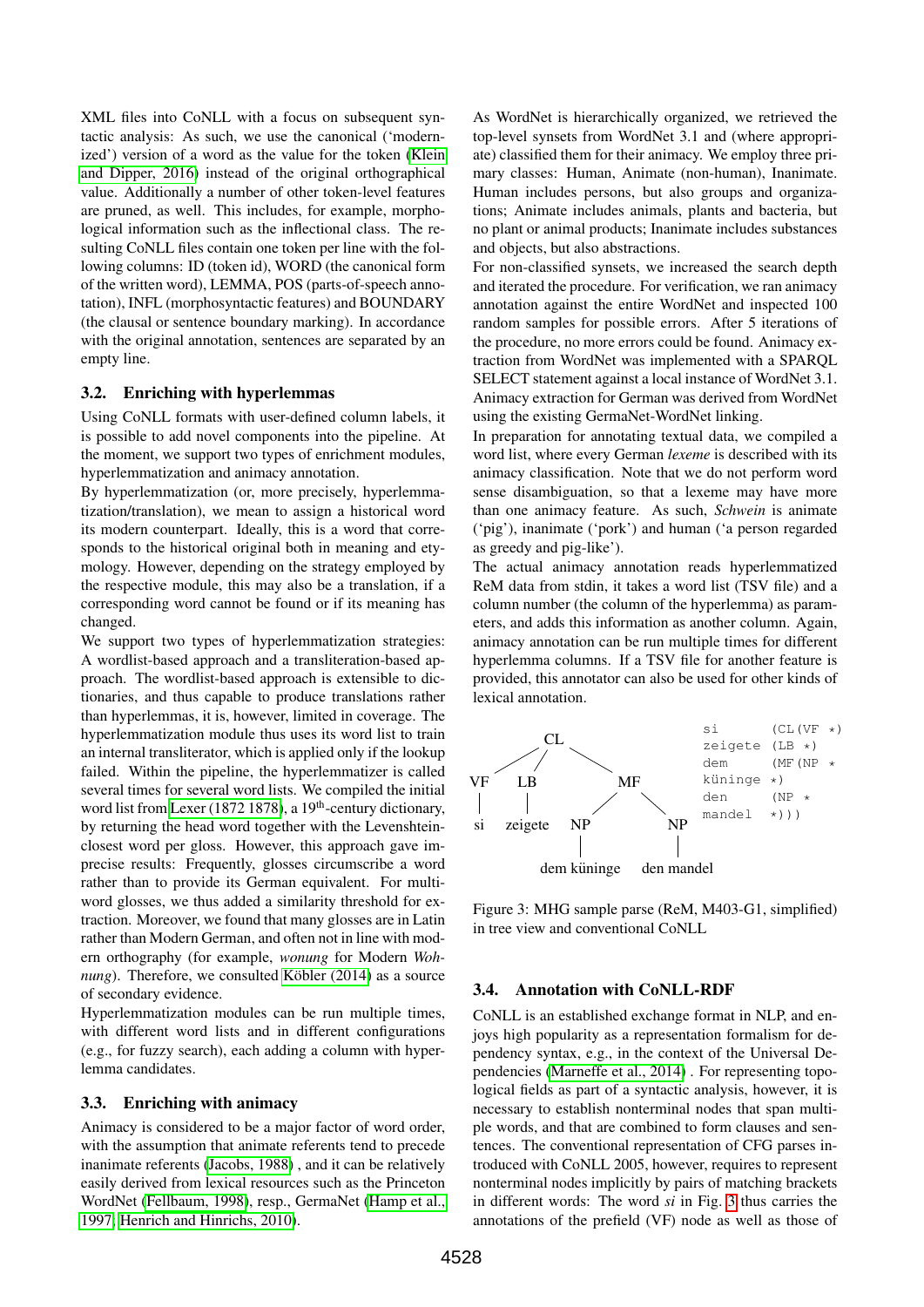its dominating clause (CL) node, whose right bracket only closes with the word *mandel*.

Processing phrasal annotations in CoNLL thus requires an internal mapping into a structured representation, e.g., a graph. For CoNLL data in general, such a mapping is provided by CoNLL-RDF, a data format and a library that provides the isomorphic and lossless reconstruction of CoNLL data as an RDF graph (Chiarcos and Fäth, 2017).<sup>[6](#page-4-0)</sup>

This graph can then be extended with novel elements, but also, it is possible to perform rule-based graph transformation. Using the RDF query language SPARQL 1.1 [\(Buil](#page-8-0) [Aranda et al., 2013\)](#page-8-0), and in particular its update functions, CoNLL data can be enriched with additional structures and these can subsequently be transformed into CoNLL annotations.

Relevant features of CoNLL-RDF include:

- Assign every non-empty row a unique URI ('primary key') based on a user-provided base URI for the document, the sentence number and the word ID (or position): In the resource file: M403-G1.conll, the  $26<sup>th</sup>$  word in the  $59<sup>th</sup>$  first sentence will receive the URI <file:M403-G1.conll#s59.26>, resp., :s59.26 in short.
- Define every row as a word, and connect it to its successor using the NIF vocabulary [\(Hell](#page-8-14)[mann et al., 2013\)](#page-8-14):<sup>[7](#page-4-1)</sup> :s59.26 a nif:Word; nif:nextWord :s59.27 .
- Given a user-provided list of column labels (as an example: LEMMA), we create datatype properties in the conll: namespace, and assign the word its corresponding annotation as a literal value, e.g.,  $:$   $559.26$  conll: LEMMA ''ër''.

In consequence, we obtain an isomorphic representation of the original CoNLL data structure in RDF which is seman-tically shallow,<sup>[8](#page-4-2)</sup> but can be effectively queried, manipulated and serialized back into CoNLL using off-the-shelf RDF technology. In particular, this includes a rich infrastructure of databases, webservices, APIs, models for resource publication and linking [\(Chiarcos et al., 2013\)](#page-8-15). Even though it lacks formal semantics (by design), the CoNLL-RDF model can also serve as a basis to transform CoNLL data into semantically well-defined formalisms such as POWLA [\(Chiarcos, 2012\)](#page-8-16) or NIF [\(Hellmann et al., 2013\)](#page-8-14).

CoNLL-RDF comes with a Java API that allows to parse CoNLL data into CoNLL-RDF, to apply and to iterate SPARQL update transformations on this data, and to serialize conll: graphs in a lossless fashion as TSV (e.g., CoNLL-U or CoNLL-X), a human-readable dependency view or as a compact RDF/TTL representation that uses one word per line, ;-separated annotations and attribute-value pairs for different annotations. The latter serialization is also referred to as canonical CoNLL-RDF.

# 3.5. Querying with POWLA

POWLA [\(Chiarcos, 2012\)](#page-8-16) is a small vocabulary that provides an OWL2/DL rendering of the Linguistic Annotation Framework [\(Ide and Suderman, 2014\)](#page-8-17) . Here, we use the following vocabulary elements:

- powla:Node represents anything that can carry a linguistic annotation
- powla:hasParent points from a node to its parent node, thereby establishing a hierarchical structure
- children of the same powla:Node that are not interrupted by other siblings should be connected by a powla:nextNode property.

These data structures complement the original CoNLL-RDF rendering of (enriched) ReM CoNLL: The data structures that result from the chunking process (conll:SHIFT and conll:REDUCE, see below) are transformed with SPARQL Update into POWLA representations. Relations between siblings, ancestors, and descendants can thus be effectively queried and represent a basis for the quantitative evaluation with SPARQL: Using SPARQL SELECT, we can easily retrieve or count attestations of arbitrary graph patterns, including both CoNLL and POWLA data structures.

#### 4. Shallow parsing

In this part we describe principles of the parsing process, we illustrate sample rules for a given sentence, and we provide a code example for the verbal chunking.

#### 4.1. Parsing principles

Our chunker is designed to be a shallow parser in the sense that it does not attempt to disambiguate critical attachment decisions. Instead, deterministic default rules are applied that yield an analysis that is particularly convenient (but not limited to) the study of the order of arguments in the MHG middle field. One major limitation includes the treatment of PP attachment: As we are interested in the order of argument NPs, only, we perform low attachment. In this way, a PP positioned between a dative and an accusative NP will be attached to the preceding NP and both arguments will be adjacent siblings in the parse tree. Likewise, we regard genitive NPs (which can – rarely – have argument status in MHG) as nominal modifiers and treat them accordingly.

SPARQL by itself does support unrestricted graph transformation, albeit grounded in URI-defined properties and RDF resources. For implementing syntactic parsers, it is thus advisable to establish a designated vocabulary to represent data structures required during the parsing process. As a rule of thumb, however, 'data structures' refers to relations (object properties) between annotation elements, not to collections of partial parses. While this approach is qualitatively different from conventional parsing, we adopt the terminology of classical Shift-Reduce parsing [\(Nivre et al., 2007,](#page-9-4) 100-104): We introduce the properties conll:SHIFT to connect (the root nodes of) adjacent partial parses, and conll:REDUCE to represent at-tachment within a (partial) parse.<sup>[9](#page-4-3)</sup>

<span id="page-4-1"></span><span id="page-4-0"></span><sup>6</sup><https://github.com/acoli-repo/conll-rdf> <sup>7</sup>[http://persistence.uni-leipzig.org/](http://persistence.uni-leipzig.org/nlp2rdf/ontologies/nif-core)

[nlp2rdf/ontologies/nif-core](http://persistence.uni-leipzig.org/nlp2rdf/ontologies/nif-core)

<span id="page-4-2"></span>The conll: namespace used here is not connected with any ontology, but populated by properties as defined by the user (column labels).

<span id="page-4-3"></span><sup>&</sup>lt;sup>9</sup> Originally, 'shift' and 'reduce' refer to parsing operations.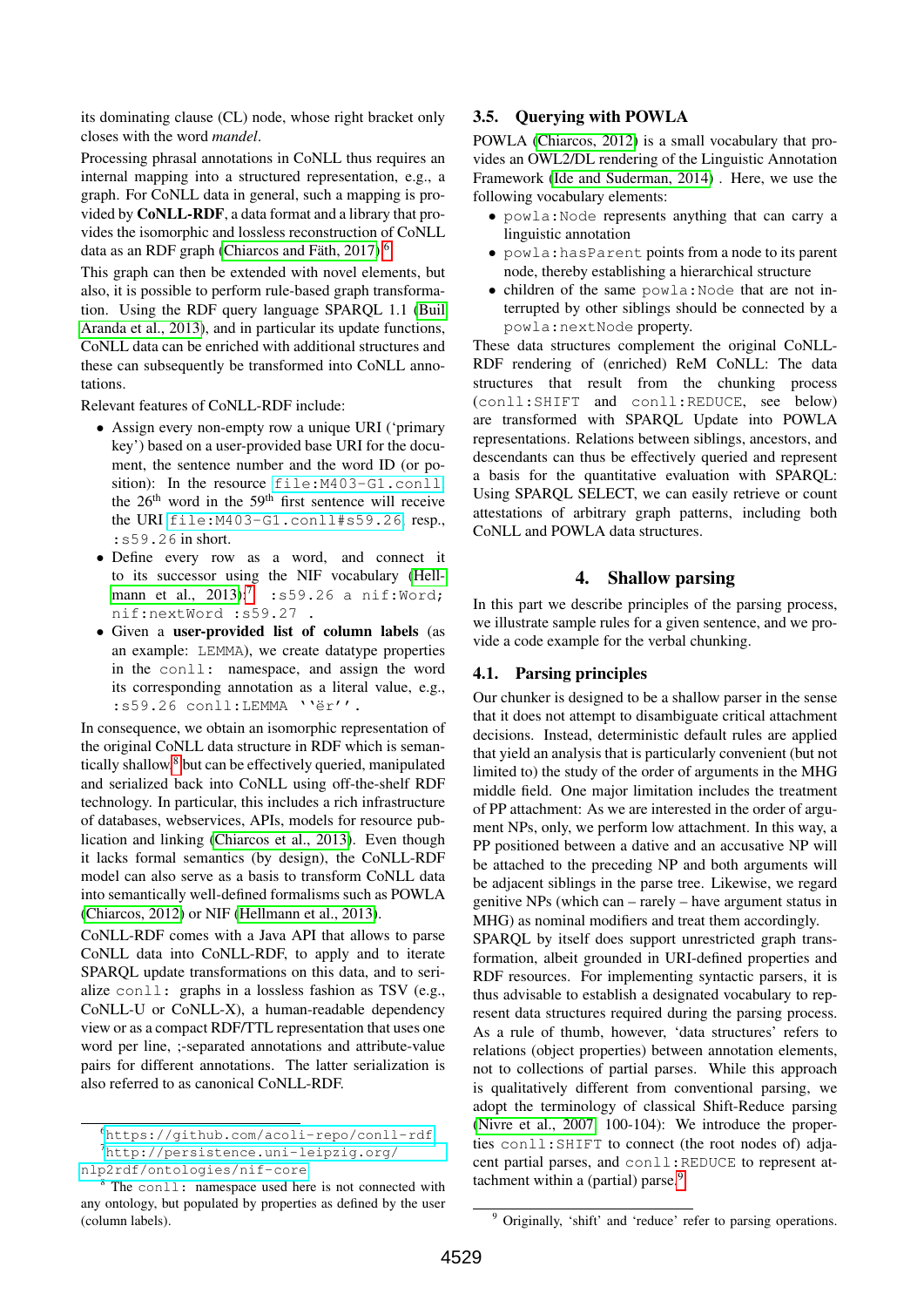<span id="page-5-0"></span>

|    | #ID WORD          | LEMMA                         | POS | INFL                 |
|----|-------------------|-------------------------------|-----|----------------------|
| 26 | si                | ër                            |     | PPER Fem. Nom. Sq. 3 |
|    | 27 zeigete zèigen |                               |     | VVFIN *. Past. Sq. 3 |
| 28 | dem               | dër                           |     | DDART Masc.Dat.Sq    |
|    |                   | 29 küninge küni(n)q NA Dat.Sq |     |                      |
| 30 | den               | dër                           |     | DDART Masc.Akk.Sg    |
|    |                   | 31 mandel mantel              | NA  | Akk.Sq               |

Figure 4: ReM CoNLL sample (ReM, M403-G1, slightly simplified)

Parsing is initialized by adding a conll: SHIFT relation for every nif:nextWord property in the graph, i.e., the 'queue' of unparsed words corresponds to the sequence of words. Parsing rules modify the existing graph, and if an attachment rule applies for a word/partial parse  $X$ , it is removed from the 'queue' of words (which is no longer distinguished from the 'stack' of partial parses) by dropping its conll:SHIFT relations. Instead, a conll:REDUCE relation with its head is established, and the sequence of conll:SHIFTs is restored by connecting the root of the partial parse with the root of the preceding partial parse. After initialization, SHIFTs over clause boundaries are removed (and restored later on from nif:nextWord for clausal juncture).

In the implementation here, parsing is deterministic and greedy. As RDF graphs are unordered, parsing is not conducted in a sequential fashion, but bottom-up and simultaneously for all matching graph patterns. All manipulations are expressed as SPARQL Update statements, which are applied and iterated in a predefined order until no more transformations occur, i.e., because a single root for the sentence has been established.

In the following chapters we describe selected parsing steps and rules using the example sentence [\(1.c\)](#page-1-0) given above. Fig. [4](#page-5-0) shows the resp. CoNLL representation. We represent parsing rules in SPARQL, but omit SHIFT updates. In the tree visualizations, vertical edges represent REDUCE, neighboring root nodes of partial parses (or words) are connected by SHIFT.

Furthermore, annotations are restructured: conll:UPOS provides the UD part-of-speech for the ReM partof-speech, and separate properties conll:CASE, conll:NUMBER and conll:FIN(iteness) are extrapolated from conll:INFL.

### 4.2. Nominal, prepositional and verbal chunks

In a first step, noun chunks (NX) are formed for every token marked as nominal (noun or nominalization) if

- it is the last word in a sentence,
- the next word is not a nominal, or
- the next word differs in case or number

The second case is illustrated in Fig. [5.](#page-5-1) In the example, the noun *küninge* projects an NX because the next word is a demonstrative with a different case marking, *mandel*

```
si zeigete dem NX
                   küninge
                          den NX
                             mandel
INSERT { _:nx conll:CAT "NX";
             conll:CASE ?case;
             conll:NUM ?num.
          ?n conll:REDUCE _:nx. }
WHERE { ?n conll:UPOS "NOUN";
             conll:SHIFT/conll:UPOS ?p
             FILTER(?p!="NOUN").
          ?n conll:CASE ?case;
             conll:NUMBER ?num.}
```
Figure 5: Chunking: NX creation

|                                       |  | si zeigete NX   |                      | IN X                   |
|---------------------------------------|--|-----------------|----------------------|------------------------|
|                                       |  |                 |                      |                        |
|                                       |  |                 |                      | dem küninge den mandel |
|                                       |  |                 |                      |                        |
| $INSERT$ { $?x$ conll:REDUCE $?nx.$ } |  |                 |                      |                        |
| WHERE { ?x conll:SHIFT                |  |                 |                      | ?nx;                   |
|                                       |  |                 | conll:CASE           | ?case;                 |
|                                       |  |                 | conll:NUMBER ?num.   |                        |
|                                       |  | ?nx conll: CASE |                      | ?case;                 |
|                                       |  |                 | conll:NUMBER ?num. } |                        |
|                                       |  |                 |                      |                        |

Figure 6: Chunking: NX expansion



Figure 7: Topological fields and CL node

projects an NX because it precedes a punctuation sign. After the sequence of SHIFTs is restored, the next chunker rule does apply.

Subsequently, NX nodes are extended to the left by preceding words that match in case and number: $10 \text{ In Fig. 6, both}$  $10 \text{ In Fig. 6, both}$  $10 \text{ In Fig. 6, both}$  $10 \text{ In Fig. 6, both}$ determiners have the same case (Dat, Akk) and number  $(Sq)$  as the chunk they precede (resp. its head, cf. Fig. [4\)](#page-5-0), and the NX is thus extended. This rule is iterated.

Furthermore, another rule creates NX elements for (unattached) pronouns.

Building on noun chunks, prepositional chunks are created when a preposition stands directly in front of an NX. The preposition and the noun chunk are joined into the new prepositional chunk (PX). We implement low attachment: The resulting PX nodes are attached to any immediately

Here, both terms refer to the data structures consulted/generated during these operations.

<span id="page-5-2"></span><sup>&</sup>lt;sup>10</sup> Additional rules do exist for other (less frequent) constructions, e.g., attributive adjectives that follow their head noun.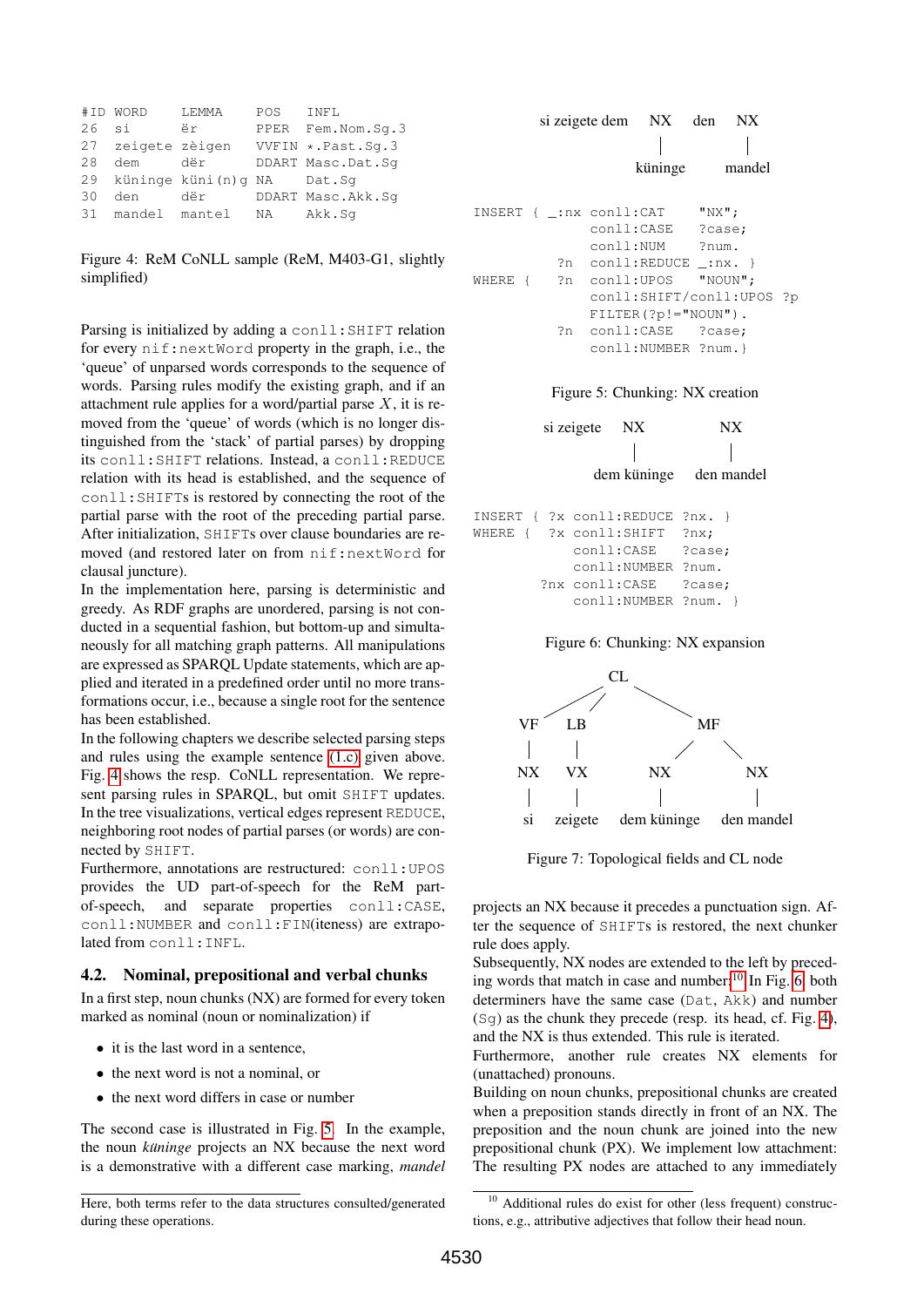preceding NX node.

Similar to nominal chunks, verb chunks (VX) are created from consecutive sequences of verbs and selected particles (e.g., ReM POS PTKVZ). If a verb carries the finiteness feature (conll:FIN ''true'', inferred from the ReM POS tag, e.g., from VV**FIN**), this is propagated to the VX. In Fig. [7,](#page-5-1) the verb *zeigete* is identified as a verbal chunk.

# 4.3. Topological fields and clausal junction

Middle field detection is relatively complicated and requires specialized rules for main and relative clauses as well as a special handling of discontinuous clauses. The most essential rules are the following: As a first step, left and right bracket (LB and RB) are detected. For main clauses, LB is a finite VX, and RB is a verbal particle or the next nonfinite VX. We define the middle field (MF) as the sequence of chunks between a LB and an RB, resp., the end of the clause. The prefield (VF, for German *Vorfeld*) is a NX, PX or adverb immediately preceding the LB, the pre-prefield (VVF) is created for a conjunction preceding VF or LB, the postfield (NF, for German *Nachfeld*) is the span of chunks between RB and the end of the clause. Figure [7](#page-5-1) illustrates the application of these rules to the example clause. For every LB, the preceding (optional) VVF and VF, and the following (optional) MF, RB and NF are then conjoined in a clause (CL) node, yielding a tree structure akin to Fig. [3.](#page-3-0) These rules (and a similar rule set for relative clauses) have been developed and tested on sample sentences from the ReM corpus.

It should be noted that these rules, as formulated so far, succeed only for continuous clauses. In order to handle clause fragments separated by a dependent relative clause, conll:SHIFT transitions over clause boundaries are restored from  $n$ if:nextWord, and a rule is applied that attaches the relative clause to the last NX. It should be noted that this rule exceeds the shift-reduce approach described so far in that we dive into the structure of the preceding clause: It does not attach to the root of the last parse fragment, but to its last NX descendant (possibly across a RB node, thereby producing a non-projective tree). In SPARQL, this is possible because the data structure can be traversed in the same way as SHIFT and REDUCE relations. All NX (?nx) chunks from the parse fragment that precedes a relative clause ?relCL can be retrieved by the first 3 lines in Fig. [8,](#page-7-0) and  $?nx$  is the last NX chunk if (any  $nif:Word$ in) ?nx is not (MINUS) followed by any (nif:Word in another) NX chunk ?nx2 in ?last.

After attachment, clause fragments formerly separated by ?last can be conjoined and processed as above. Again, this rule does not perform disambiguation but it implements a low attachment strategy. The example illustrates how SPARQL can elegantly exceed beyond the local context, as well as some more advanced SPARQL expressions, like iterated  $(*, +)$  and concantenated (/) properties, as well as an example for FILTERs and set operators (MINUS).

Given this degree of expressivity, it is not surprising to find that SPARQL can be successfully employed to perform parsing using off-the-shelf Semantic Web technologies.

<span id="page-6-0"></span>

| tokens $(nif:Word)$                                | 2,514,585 |
|----------------------------------------------------|-----------|
| sentences $(\text{conll}:\text{CAT }\text{''S''})$ | 147.398   |
| middle fields (clauses) $(con11:CAT "MF")$         | 224,820   |
| Acc before Dat                                     | 3.498     |
| Dat before Acc                                     | 8.197     |

Table 1: Parsing statistics for the ReM corpus

# 5. Application and evaluation

After parsing, the result is transformed via SPARQL Update into POWLA data structures as illustrated in Fig. [10.](#page-7-1) Instances of dative and accusative arguments in the middle field can now easily be retrieved (and likewise, counted) by a query such as

```
SELECT ?acc ?dat
WHERE {
 ?acc conll:CASE "Akk". # (an NX with) Akk
 ?acc powla:hasParent/conll:CAT "MF".
                      # in the middle-field
 ?acc powla:nextNode+ ?dat. # that precedes
 ?dat conll:CASE "Dat". # (an NX with) Dat
}
```
Similarly, animacy features of nouns covered by the NX nodes can be counted, as well.

Without gold annotated data, we evaluate the parser only with respect to coverage as summarized in Tab. [1.](#page-6-0) A qualitative evaluation assessing the precision of middle field argument extraction is currently being conducted. In total, we obtained frequencies as shown in Fig. [9.](#page-7-2)

Above, we mentioned Speyer's qualitative experiments [\(Speyer, 2011\)](#page-9-1) which indicated an increase of word order flexibility since the middle ages therefore contradicting the general scientific consensus. As a quantitative control experiment we thus developed a MHG shallow parser, and calculated the relative frequency of accusative and dative arguments in their relative order for all 50-year periods in the Middle High German era (1050 - 1350). A detailed linguistic analysis of these results, as well as a qualitative evaluation of the accuracy of argument and middle field detection is currently being conducted. In this paper, we focus on providing the technical pre-requisits for such a study, i.e., syntactic annotations, a convenient query language, as well as a workflow for enrichment with lexical (hyperlemmas) and semantic (animacy) features whose impact on diachronic word order variation is to be studied along with other shallow semantic annotations.

At a first glance, the results on prose text as shown in Fig. [9](#page-7-2) do indeed seem to conform with the scientific consensus, i.e., that we see a decrease of word order flexibility during the middle ages: Until 1150, we find DO (direct object,  $accusative$ ) > IO (indirect object, dative) about as often as  $IO > DO$ . After 1200,  $IO > DO$  is relatively more frequent, with a peak around 1250. The apparent decrease afterwards is due to the number of total attestations (i.e., texts from these periods). In verse, we always see a dominance of  $IO > DO$ , the reasons are not well understood, but we can expect interference with rhyme and meter.

This analysis is yet to be extended to Early Modern High German in order to verify (or refute) Speyer's thesis.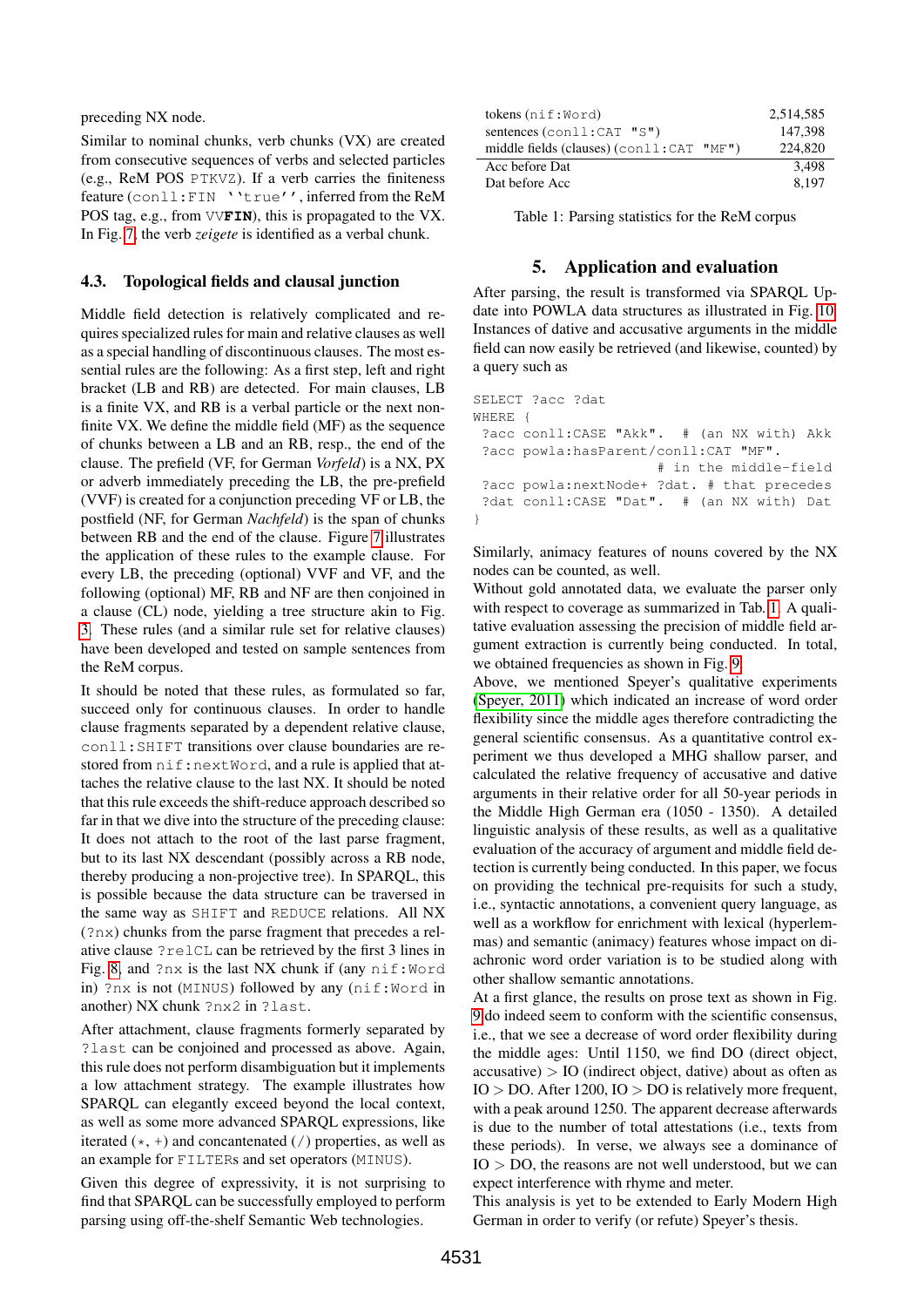```
?last conll:SHIFT ?relCL. # ?last directly precedes ?relCL
?nx conll:REDUCE* ?last. # ?nx is a descendant of ?last<br>?nx conll:CAT "NX". # and it is a NX
?nx conll:CAT "NX". #
MINUS { # exclude all matches with
  ?nxWord conll:REDUCE+ ?nx. # any word in ?nx
  ?nxWord nif:nextWord+/conll:REDUCE+ ?nx2. # followed by ?nx2
  ?nx2 conll:CAT "NX". FILTER(?nx2 != ?nx) # i.e., another NX
  ?nx2 conll:REDUCE* ?last. } # from the same clause
```
Figure 8: Advanced SPARQL: Identifying the last NX in the preceding partial parse

<span id="page-7-2"></span>

(a) Distribution of direct and indirect objects in MHG prose (b) Distribution of direct and indirect objects in MHG verses

Figure 9: Diachronic quantitative analysis of the word order of direct and indirect objects in MHG

<span id="page-7-1"></span>

Figure 10: Resulting POWLA RDF graph

#### 6. Summary and conclusion

We describe a pipeline for the syntactic annotation and the semantic enrichment of Middle High German. To our best knowledge, NLP for Middle High German consists of early prototypes towards morphosyntactic annotation [\(Hinrichs](#page-8-18) [and Zastrow, 2012;](#page-8-18) [Schulz and Kuhn, 2016\)](#page-9-5). For more abstract levels, however, we are not aware of any attempts to conduct automated syntactic or semantic annotation on Middle High German.

Our approach builds on two core formalisms, the CoNLL format (resp., a specific dialect), and RDF. In general, pipeline modules communicate via CoNLL, resp. a TSV format, however, this seamlessly integrates with the SPARQL-based extraction of semantic features from Word-Net 3.1 (i.e., a SPARQL SELECT query which produces TSV data) and with the SPARQL-based syntactic annotation (building on CoNLL-RDF). The resulting POWLA RDF data structure can be conveniently queried using SPARQL SELECT.

With respect to syntactic parsing we provide – to our best knowledge – the first publicly available implementation of a parser which solely relies on off-the-shelf Semantic Web technology. Related research includes the application of RDF and OWL for corpus representation and querying [\(Burchardt et al., 2008;](#page-8-19) [Chiarcos, 2012\)](#page-8-16) as well as a backend formalism for manual dependency annotation [\(Mazz](#page-9-6)[iotta, 2010\)](#page-9-6). The only experiment on automated natural language parsing we are aware of [\(Wilcock, 2007\)](#page-9-7), differs greatly by design from our implementation. Unfortunately, this implementation never left an experimental stage (p.c. G. Wilcock, Sep 2015). This experiment heavily relied on OWL/DL reasoning, resp., the use of rule languages building on top of OWL [\(Wilcock, 2006\)](#page-9-8), and was thus relatively resource-intense. In comparison, our approach is designed to perform shallow, fast and transparent graph transformations using a formalism (CoNLL-RDF) that allows its integration in existing NLP pipelines. Its modular structure allows simple and comfortable integration of additional rules implemented as SPARQL updates.

In summary, we report the development of a shell-based enrichment pipeline for Middle High German including a CoNLL-RDF-based chunker for the analysis of Middle High German syntax and its semantic determinants. Both efforts improve the state of the art in natural language processing on Middle High German, and in terms of the technology applied, also for the processing of historical and low resource languages in general.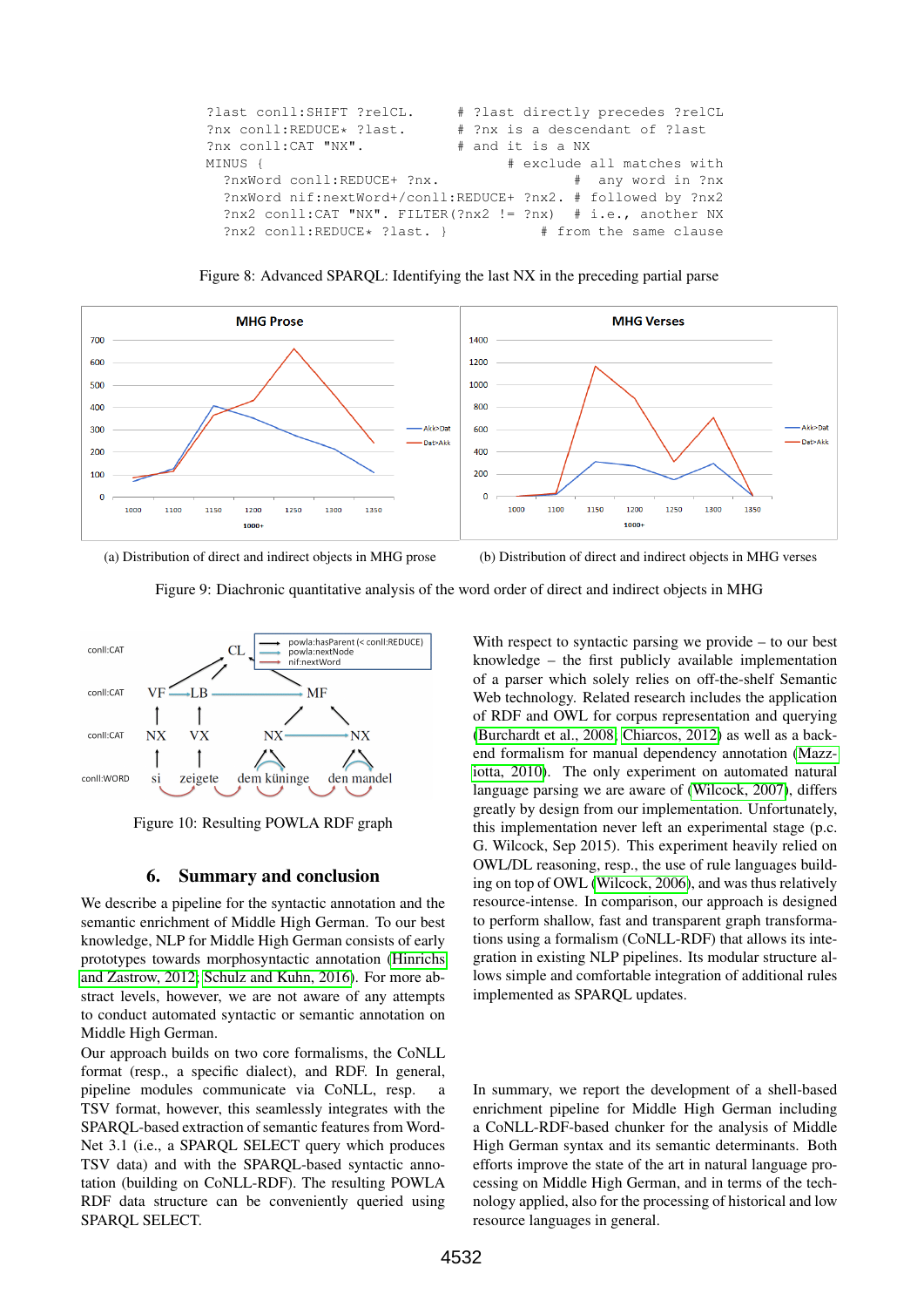#### Acknowledgments

The research described in this paper was conducted at the Goethe Universität Frankfurt, Germany, within a project on Quantitative and Qualitative Methods in German Historical Philology (QuantQual@CEDIFOR), at the Centre for the Digital Foundation of Research in the Humanities, Social, and Educational Sciences (CEDIFOR)  $11$ , funded by the German Ministry of Research and Education (BMBF, first phase 2014-2017). We would like to thank Ralf Plate, Arbeitsstelle Mittelhochdeutsches Wörterbuch, Trier / Institut für Empirische Sprachwissenschaft, Goethe-Universität Frankfurt, for the fruitful collaboration within this project. Furthermore, we would like to thank Thomas Klein and Claudia Wich-Reif for providing us with an access to the ReM corpus even before its ultimate publication, as well as Thomas Burch and the Trier Center for Digital Humanities  $12$ , for the access to the digital Lexer<sup>[13](#page-8-22)</sup> dictionary data. We would like to thank Margarete Springeth for access to the Middle High German Conceptual Database (MHDBDB)<sup>[14](#page-8-23)</sup> at the Universität Salzburg. While not reported here, our hyperlemmatization routine was also applied to produce an annotation with MHDBDB concepts. Finally, we thank the anonymous reviewers for helpful comments and feedback.

#### 7. References

- <span id="page-8-5"></span>Beckett, D., Berners-Lee, T., Prud'hommeaux, E., and Carothers, G. (2014). RDF 1.1 turtle. Technical report, W3C Recommendation.
- <span id="page-8-6"></span>Bollmann, M., Petran, F., Dipper, S., and Krasselt, J. (2014). Cora: A web-based annotation tool for historical and other non-standard language data. In *Proceedings of the 8th Workshop on Language Technology for Cultural Heritage, Social Sciences, and Humanities (LaTeCH)*, pages 86–90, Gothenburg, Sweden.
- <span id="page-8-0"></span>Buil Aranda, C., Corby, O., Das, S., Feigenbaum, L., Gearon, P., Glimm, B., Harris, S., Hawke, S., Herman, I., Humfrey, N., Michaelis, N., Ogbuji, C., Perry, M., Passant, A., Polleres, A., Prud'hommeaux, E., Seaborne, A., and Williams, G. (2013). SPARQL 1.1 overview. Technical report, W3C Recommendation.
- <span id="page-8-19"></span>Burchardt, A., Padó, S., Spohr, D., Frank, A., and Heid, U. (2008). Formalising multi-layer corpora in OWL/DL lexicon modelling, querying and consistency control. In *Proceedings of the Third International Joint Conference on Natural Language Processing (IJCNLP-2008)*, pages 389–396, Hyderabad, India, January.
- <span id="page-8-1"></span>Chiarcos, C. and Fäth, C. (2017). Conll-rdf: Linked corpora done in an nlp-friendly way. In Jorge Gracia, et al., editors, *Language, Data, and Knowledge: First International Conference, LDK 2017, Galway, Ireland, June 19-20, 2017, Proceedings*, pages 74–88. Springer International Publishing, Cham.
- <span id="page-8-15"></span>Chiarcos, C., McCrae, J., Cimiano, P., and Fellbaum, C. (2013). Towards open data for linguistics: Linguistic linked data. In Alessandro Oltramari, et al., editors, *New*

*Trends of Research in Ontologies and Lexical Resources: Ideas, Projects, Systems*, pages 7–25. Springer Berlin Heidelberg, Berlin, Heidelberg.

- <span id="page-8-16"></span>Chiarcos, C. (2012). A generic formalism to represent linguistic corpora in rdf and owl/dl. In *Proceedings of the Eight International Conference on Language Resources and Evaluation (LREC'12)*, Istanbul, Turkey, may. European Language Resources Association (ELRA).
- <span id="page-8-4"></span>Dipper, S., Donhauser, K., Klein, T., Linde, S., Müller, S., and Wegera, K.-P. (2013). Hits: ein tagset für historische sprachstufen des deutschen. *Journal for Language Technology and Computational Linguistics*, 28(1):85–137. Special Issue.
- <span id="page-8-10"></span>Fellbaum, C. (1998). *WordNet: An Electronic Lexical Database*. Bradford Books.
- <span id="page-8-11"></span>Hamp, B., Feldweg, H., et al. (1997). Germanet-a lexicalsemantic net for german. In *Proceedings of ACL workshop Automatic Information Extraction and Building of Lexical Semantic Resources for NLP Applications*, pages 9–15.
- <span id="page-8-14"></span>Hellmann, S., Lehmann, J., Auer, S., and Brümmer, M. (2013). Integrating NLP using linked data. In *Proc. of the 12th International Semantic Web Conference (ISWC-2013)*, pages 98–113, Sydney, Australia, Oct. Springer.
- <span id="page-8-12"></span>Henrich, V. and Hinrichs, E. (2010). GernEdiT - The GermaNet Editing Tool. In *Proceedings of the Seventh International Conference on Language Resources and Evaluation (LREC-2010)*, pages 2228–2235, Valletta, Malta, May.
- <span id="page-8-18"></span>Hinrichs, E. and Zastrow, T. (2012). Automatic annotation and manual evaluation of the diachronic german corpus tüba-d/dc. In *Proceedings of the Eigth International Conference on Language Resources and Evaluation (LREC-2012)*, pages 1622–1627, Istanbul, Turkey, May.
- <span id="page-8-17"></span>Ide, N. and Suderman, K. (2014). The linguistic annotation framework: a standard for annotation interchange and merging. *Language Resources and Evaluation*, 48(3):395–418, Sep.
- <span id="page-8-9"></span>Jacobs, J. (1988). Probleme der freien wortstellung im deutschen. *Arbeitsbericht Nr. 5 des Forschungsprogramms Sprache und Pragmatik*, pages 8–37.
- <span id="page-8-7"></span>Klein, T. and Dipper, S. (2016). *Handbuch zum Referen*zkorpus Mittelhochdeutsch. Ruhr-Universität Bochum. Bochumer Linguistische Arbeitsberichte; 19.
- <span id="page-8-2"></span>Klein, T., Wegera, K.-P., Dipper, S., and Wich-Reif, C. (2016). Referenzkorpus Mittelhochdeutsch (1050–1350), Version 1.0. [https://www.](https://www.linguistics.ruhr-uni-bochum.de/rem/) [linguistics.ruhr-uni-bochum.de/rem/](https://www.linguistics.ruhr-uni-bochum.de/rem/). ISLRN 332-536-136-099-5.
- <span id="page-8-8"></span>Köbler, G. (2014). Mittelhochdeutsches Wörterbuch. [http://www.koeblergerhard.de/mhd/2A/](http://www.koeblergerhard.de/mhd/2A/mhd.html) [mhd.html](http://www.koeblergerhard.de/mhd/2A/mhd.html), last visited on 07/02/2018. 3rd ed.
- <span id="page-8-3"></span>Lexer, M. (1872-1878). *Mittelhochdeutsches Handwörterbuch*. S. Hirzel, Leipzig.
- <span id="page-8-13"></span>Marneffe, M.-C. D., Dozat, T., Silveira, N., Haverinen, K., Ginter, F., Nivre, J., and Manning, C. D. (2014). Universal Stanford dependencies: a cross-linguistic typology. In *Proceedings of the Ninth International Conference*

<span id="page-8-20"></span><sup>11</sup><https://www.cedifor.de/en/>

<span id="page-8-21"></span><sup>12</sup><http://kompetenzzentrum.uni-trier.de/de/>

<span id="page-8-22"></span><sup>13</sup><http://woerterbuchnetz.de/Lexer/>

<span id="page-8-23"></span><sup>14</sup><http://mhdbdb.sbg.ac.at/>